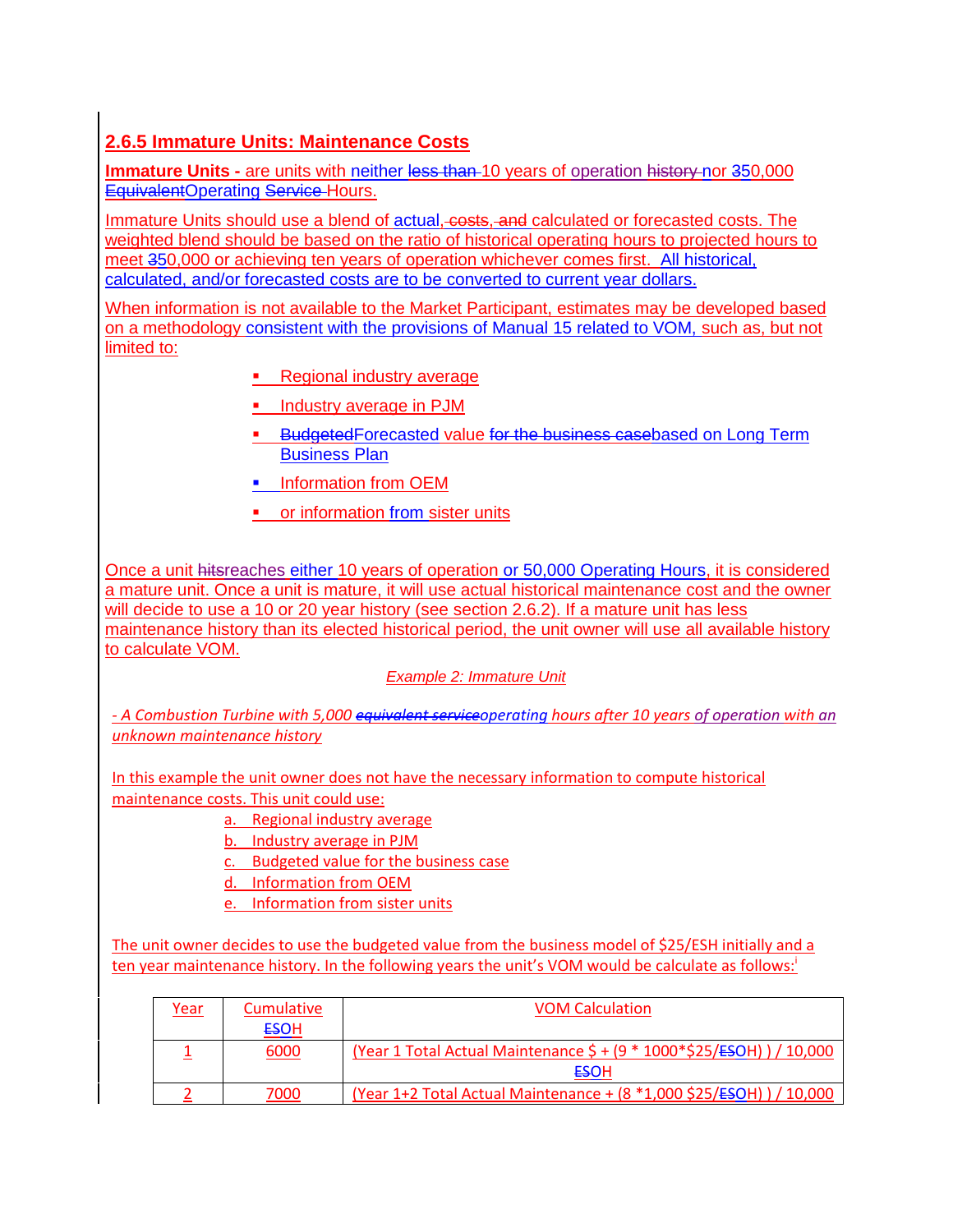|                |       | <b>ESOH</b>                                                          |
|----------------|-------|----------------------------------------------------------------------|
| $\overline{3}$ | 8000  | (Year 1+2+3 Total Actual Maintenance + $(7 *1000 * $25/550H)$ )      |
|                |       | 10,000 <del>ES</del> OH                                              |
| 4              | 9000  | (Year 1+2+3+4 Total Actual Maintenance + $(6 *1000 * $25/ESOH)$ )    |
|                |       | 10,000 <del>ES</del> OH                                              |
| 5              | 10000 | (Year 1+2+3+4+5 Total Actual Maintenance + (5 *1000* \$25/ESOH))     |
|                |       | / 10,000 <del>ES</del> OH                                            |
| 6              | 11000 | (Year 1+2+3+4+5+6 Total Actual Maintenance + $(4 * 1000 * $25/ESOH)$ |
|                |       | ) / 10,000 <del>ES</del> OH                                          |
| 7              | 12000 | (Year $1+2+3+4+5+6+7$ Total Actual Maintenance + (3 $*$              |
|                |       | 1000*\$25/ <del>ES</del> OH) ) / 10,000 ESOH                         |
| 8              | 13000 | (Year $1+2+3+4+5+6+7+8$ Total Actual Maintenance + (2 $*$            |
|                |       | 1000*\$25/ <del>ES</del> OH) ) / 10,000 ESOH                         |
| 9              | 14000 | (Year 1+2+3+4+5+6+7+8+9 Total Actual Maintenance + (1 *              |
|                |       | 1000*\$25/ <del>ES</del> OH) ) / 10,000 <del>ES</del> OH             |
| 10             | 15000 | (Year 1+2+3+4+5+6+7+8+9+10 Total Actual Maintenance) / 10,000        |
|                |       | OН                                                                   |
|                |       | Unit is now Mature                                                   |

# **4.6 Maintenance Cost**

**Note:** The information in Section 2.6 contains basic Maintenance Cost information relevant for all unit types. The following information only pertains to fossil steam units.

**Fossil Steam - Maintenance Adder** - is the dollars per unit of fuel (or heat) as derived from FERC Accounts 512 and 513 for fossil steam units.

> **Notes:** Total Maintenance Dollars (TMD) plus (+) Total Start Maintenance Dollars (TSD) cannot exceed Total Dollars in FERC Accounts 512 and 513.

Units with less than 7 years of history are considered immature. Such units can be assigned their calculated Maintenance Adder and/or Start Cost Maintenance Adder, or a forecast values, subject to evaluation pursuant to the Cost and Methodology Approval Process.

Calculate total Maintenance Dollars for 2011, this example assumes a maintenance period of 10 years; please see section 2.6.3 for further explanation of Maintenance Periods.

Total Configuration Addition Maintenance Dollars =

 $\left(\text{Incremental (FERC 512 + 513 - Start Cost FERC 512 + 513)}_{2010} * \frac{\text{Escalation Index}_{2011}}{\text{Escalation Index}_{2010}}\right) +$  $\left(\text{Incremental (FERC 512 + 513 - Start Cost FERC 512 + 513)}_{2009} * \frac{\text{Escalation Index}_{2011}}{\text{Escalation Index}_{2009}}\right) +$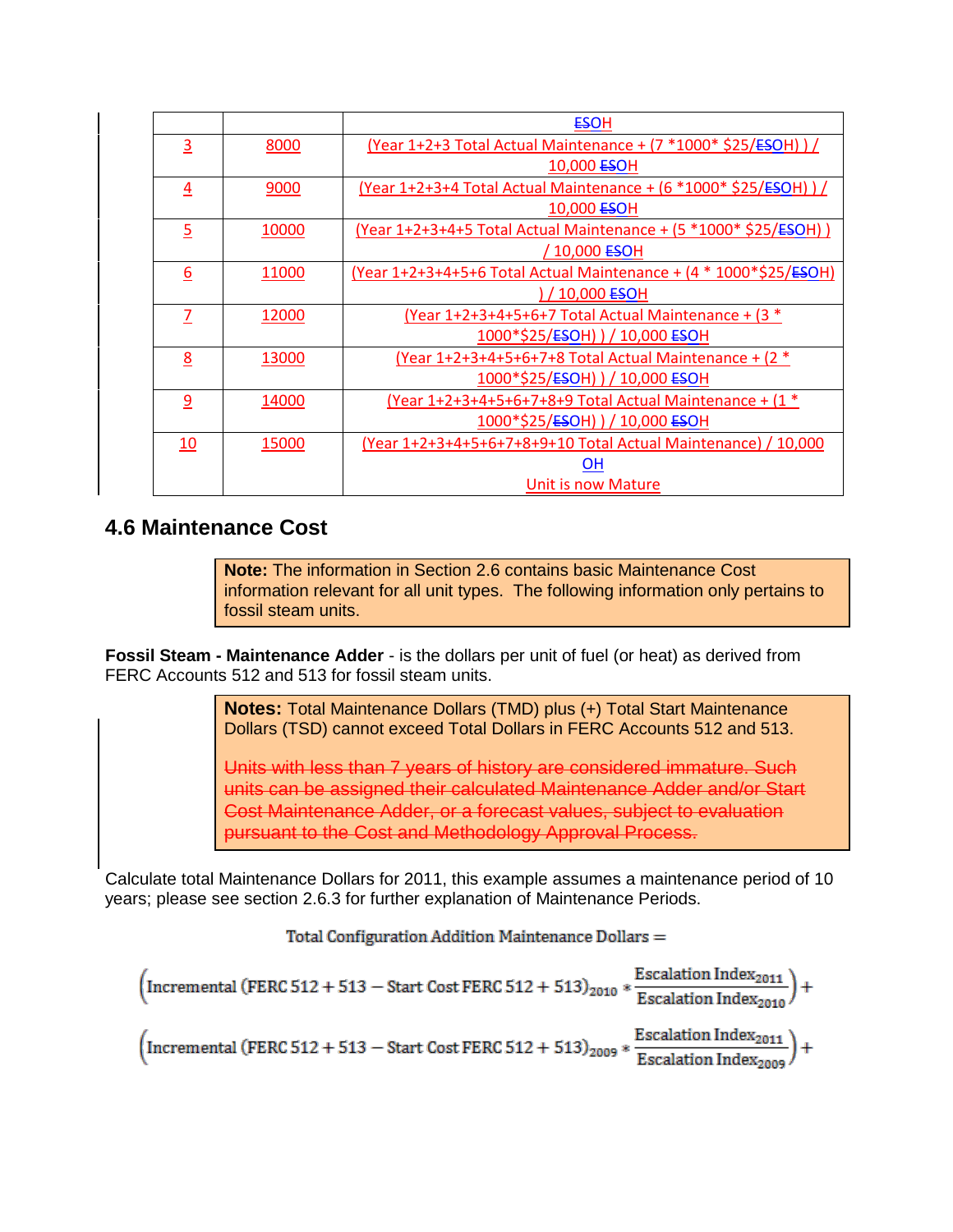$$
\left(\text{Incremental (FERC 512 + 513 - Start Cost FERC 512 + 513)}_{2008} * \frac{\text{Escalation Index}_{2011}}{\text{Escalation Index}_{2008}}\right) + \cdots
$$
\n
$$
\left(\text{Incremental (FERC 512 + 513 - Start Cost FERC 512 + 513)}_{2000} * \frac{\text{Escalation Index}_{2011}}{\text{Escalation Index}_{2000}}\right)
$$

Calculate total fuel burned (heat input in MBtu) for the maintenance period.

Total Fuel =  $Fuel<sub>2010</sub> + Fuel<sub>2009</sub> + Fuel<sub>2008</sub> + O0Fuel<sub>2000</sub>$ 

These allow for the calculation of the maintenance adder:

 $\text{Maintenance Adder}_{2011}\text{\textbf{(S/MBTU)}} = \frac{\text{Total Maintenance Dollars}}{\text{Total Fuel}}$ 

*Exhibit 9: Fossil Steam Unit's Sample Formula of Maintenance Adder* 

To Calculate the Start Maintenance Adder, Calculate the total Start Maintenance Cost. Please note the expenses in the maintenance adder and the expenses in the start maintenance adder are mutually exclusive.

$$
\left(\left(\text{Start Cost FERC 512 + 513}\right)_{2010} * \frac{\text{Escalation Index}_{2011}}{\text{Escalation Index}_{2010}}\right) + \left(\left(\text{Start Cost FERC 512 + 513}\right)_{2009} * \frac{\text{Escalation Index}_{2011}}{\text{Escalation Index}_{2009}}\right) + \left(\left(\text{Start Cost FERC 512 + 513}\right)_{2008} * \frac{\text{Escalation Index}_{2011}}{\text{Escalation Index}_{2008}}\right) + \dots + \left(\left(\text{Start Cost FERC 512 + 513}\right)_{2000} * \frac{\text{Escalation Index}_{2011}}{\text{Escalation Index}_{2000}}\right)
$$

This formula calculates the total number of starts:

Total Stars = 
$$
Starts_{2010} + Starts_{2009} + Starts_{2008} + \cdots + Starts_{2000}
$$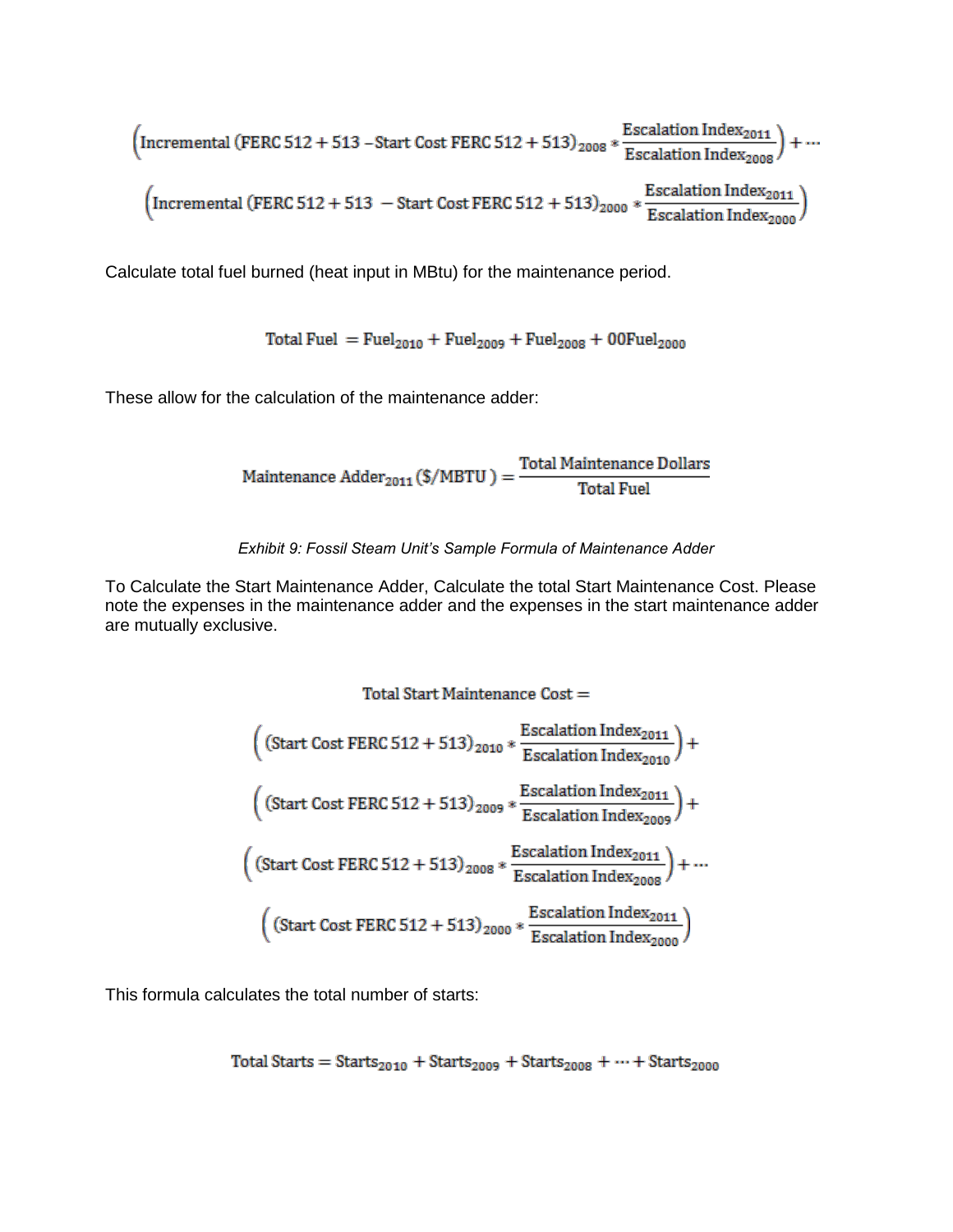These allow for the calculation of the start maintenance adder:

**Total Start Maintenance Cost** Start Maintenance Adder ( $\frac{2}{3}$ /Start) = **Total Starts** 

*Exhibit 10: Fossil Steam Unit's Sample Formula of Start Maintenance Adder* 

### **5.6.3 Equivalent service hours (ESH)**

The estimated hours the unit will run based on history:

Equivalent Service Hours =

(Cyclic Starting Factor \* Number of Starts) + Total Operating Hours at any load level

+ (Cyclic Peaking Factor \* Number of Hours above Base load temperature limit)

Where:

Cyclic starting factor  $= 5.0$  for aircraft - type CTs and 10.0 for industrial - type CTs

For example, the incremental maintenance charged to one start on an industrial - type CT is equivalent to the incremental maintenance attributable to ten hours of base load operation.

Cyclic peaking factor  $= 3.0$  for all CTs

This means that the additional incremental maintenance charged to the incremental energy between base and peak loads is equivalent to the incremental maintenance attributable to three hours of base load operation.

> **Note:** Units with less than seven years of history are considered immature. Such units can be assigned either their calculated Equivalent Hourly Maintenance Cost, or a forecast value, subject to evaluation pursuant to the Cost and Methodology Approval Process.

If any unit in a block is at least seven years old, then all like units on the block may be considered mature.

## **6.6.3 Equivalent service hours (ESH)**

The estimated hours the unit will run based on history.

Equivalent Service Hours =

(Cyclic Starting Factor \* Number of Starts) + Total Operating Hours at any load level

+ (Cyclic Peaking Factor \* Number of Hours above Base load temperature limit)

Where: